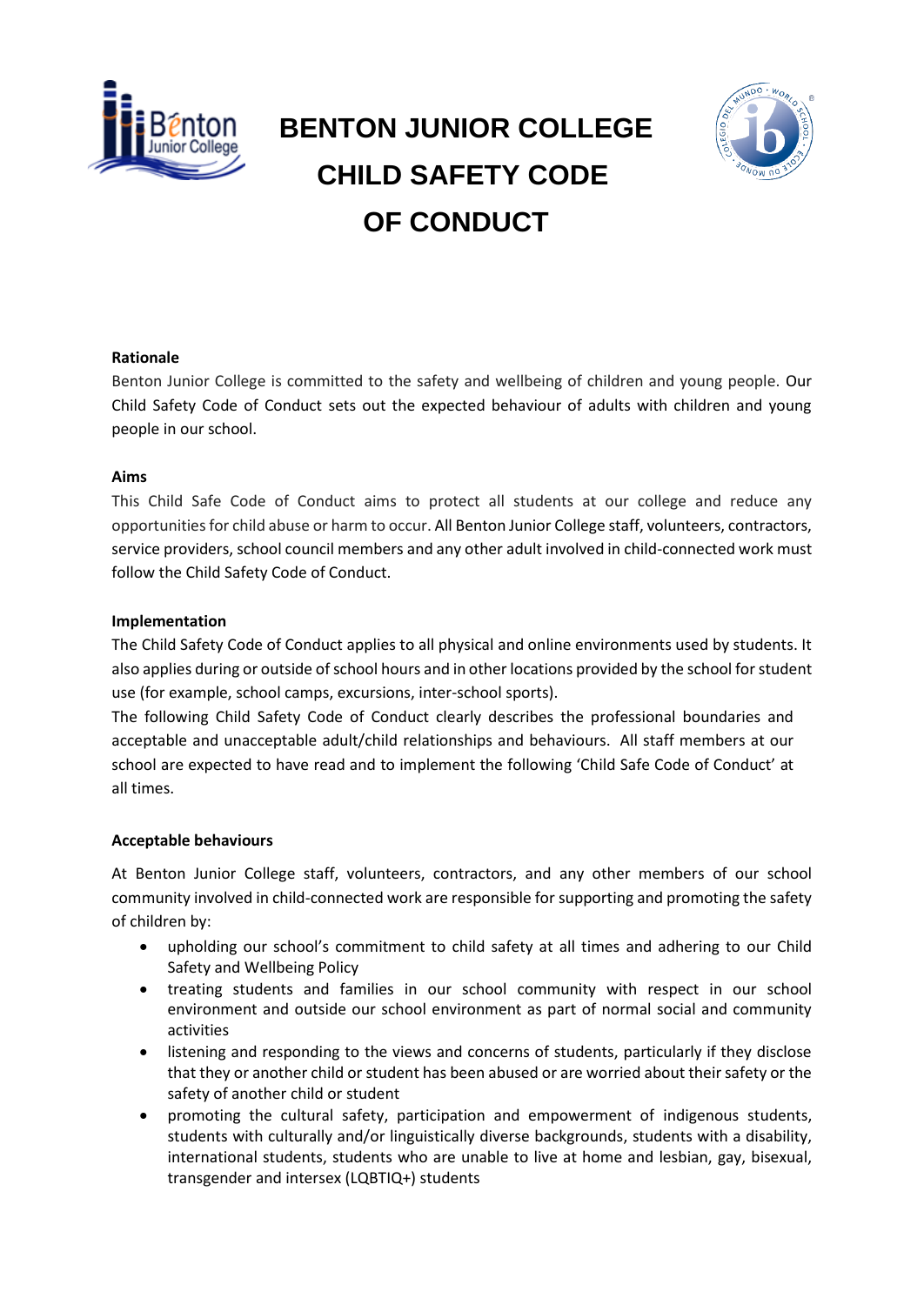- ensuring, as far as practicable, that adults are not alone with a student one-to-one interactions between an adult and a student are to be in an open space or in line of sight of another adult.
- reporting any allegations of child abuse or other child safety concerns to a member of the Principal Team or the Student Wellbeing and Engagement Coordinator.
- understanding and complying with all reporting and disclosure obligations (including mandatory reporting) in line with our child safety responding and reporting policy and procedures and the [PROTECT Four Critical Actions.](https://www.education.vic.gov.au/Documents/about/programs/health/protect/FourCriticalActions_ChildAbuse.pdf)
- if child abuse is suspected, ensuring as quickly as possible that the student(s) are safe and protected from harm.

## **Unacceptable behaviours**

At Benton Junior College staff, volunteers, contractors and member of our school community involved in child-connected work we must not:

- ignore or disregard any concerns, suspicions or disclosures of child abuse or harm
- develop a relationship with any student that could be seen as favouritism or amount to 'grooming' behaviour (for example, by offering gifts)
- display behaviours or engage with students in ways that are not justified by the educational or professional context
- ignore an adult's overly familiar or inappropriate behaviour towards a student
- discuss intimate topics or use sexualised language, except when needed to deliver the school curriculum or professional guidance
- treat a child or student unfavourably because of their disability, age, gender, race, culture, vulnerability, sexuality or ethnicity
- communicate directly with a student through personal or private contact channels (including by social media, email, instant messaging, texting etc) except where that communication is reasonable in all the circumstances, related to schoolwork or extra-curricular activities or where there is a safety concern or other urgent matter
- photograph or video a child or student in a school environment except in accordance with the [Photographing, Filming and Recording Students policy](https://www2.education.vic.gov.au/pal/photographing-students/policy) or where required for duty of care purposes
- consume alcohol against school policy or take illicit drugs in the school environment or at school events where students are present
- have contact with any student outside of school hours except when needed to deliver the school curriculum or professional guidance and parental permission has been sought.

## **Breaches to the Child Safety Code of Conduct**

All staff, volunteers, contractors and any other member of the Benton Junior College school community involved in child-connected work who breach this Child Safety Code of Conduct may be subject to disciplinary procedures in accordance with their employment agreement or relevant industrial instrument, professional code or terms of engagement.

In instances where a reportable allegation has been made, the matter will be managed in accordance with the Department of Education and Training Reportable Conduct Scheme Policy and may be subject to referral to Victoria Police.

All breaches and suspected breaches of the Benton Junior College Child Safety Code of Conduct must be reported to the Principal or Assistant Principal.